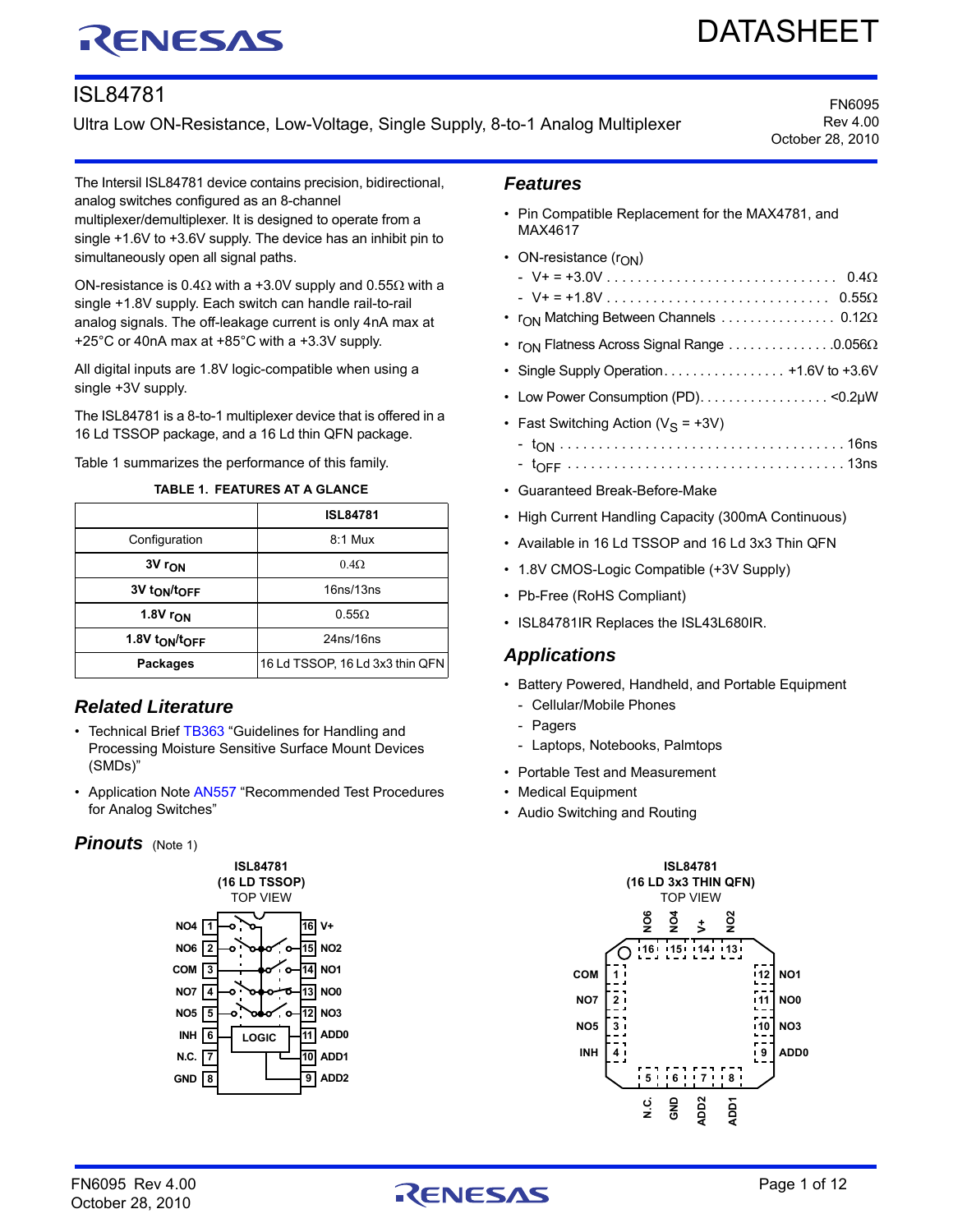#### *Pinouts* (Note 1) **(Continued)**

NOTE:

<span id="page-1-0"></span>1. Switches Shown for Logic "0" Inputs.

# *Truth Table*

| <b>ISL84781</b> |                  |                  |                  |                  |  |  |  |
|-----------------|------------------|------------------|------------------|------------------|--|--|--|
| <b>INH</b>      | ADD <sub>2</sub> | ADD <sub>1</sub> | ADD <sub>0</sub> | <b>SWITCH ON</b> |  |  |  |
| 1               | X                | X                | X                | <b>NONE</b>      |  |  |  |
| 0               | $\Omega$         | 0                | 0                | NO <sub>0</sub>  |  |  |  |
| 0               | 0                | 0                | 1                | NO <sub>1</sub>  |  |  |  |
| 0               | $\Omega$         | 1                | 0                | NO <sub>2</sub>  |  |  |  |
| 0               | 0                | 1                | 1                | NO <sub>3</sub>  |  |  |  |
| 0               | 1                | 0                | 0                | NO <sub>4</sub>  |  |  |  |
| 0               | 1                | O                | 1                | NO <sub>5</sub>  |  |  |  |
| 0               | 1                | 1                | 0                | NO <sub>6</sub>  |  |  |  |
| ŋ               |                  |                  |                  | NO7              |  |  |  |

NOTE: Logic "0"  $\leq$ 0.5V. Logic "1"  $\geq$ 1.4V, with a 3V supply. X = Don't Care.

# *Pin Descriptions*

| <b>PIN</b>                 | <b>FUNCTION</b>                                                                                        |
|----------------------------|--------------------------------------------------------------------------------------------------------|
| $V +$                      | System Power Supply Input (1.6V to 3.6V)                                                               |
| N.C.                       | No Connect. Not internally connected.                                                                  |
| <b>GND</b>                 | <b>Ground Connection</b>                                                                               |
| <b>INH</b>                 | Digital Control Input. Connect to GND for Normal<br>Operation. Connect to V+ to turn all switches off. |
| COM                        | Analog Switch Common Pin                                                                               |
| $NOO -$<br>NO <sub>7</sub> | Analog Switch Input Pin                                                                                |
| ADD                        | Address Input Pin                                                                                      |

# *Ordering Information*

| <b>PART</b><br><b>NUMBER</b><br>(Notes 2, 3, 4) MARKING | <b>PART</b> | TEMP.<br><b>RANGE</b><br>(°C) | <b>PACKAGE</b><br>(Pb-free)          | <b>PKG.</b><br>DWG.# |
|---------------------------------------------------------|-------------|-------------------------------|--------------------------------------|----------------------|
| <b>ISL84781IVZ</b>                                      |             |                               | 84781 IVZ   -40 to +85   16 Ld TSSOP | M <sub>16</sub> .173 |
| <b>ISL84781IRZ</b>                                      | 7817        |                               | -40 to +85 16 Ld TQFN                | L16.3x3A             |

<span id="page-1-1"></span>2. Add "-T\*" suffix for tape and reel. Please refer to **[TB347](http://www.intersil.com/data/tb/tb347.pdf)** for details on reel specifications.

<span id="page-1-2"></span>3. Intersil Pb-free products employ special Pb-free material sets; molding compounds/die attach materials and 100% matte tin plate termination finish, which are RoHS compliant and compatible with both SnPb and Pb-free soldering operations. Intersil Pb-free products are MSL classified at Pb-free peak reflow temperatures that meet or exceed the Pb-free requirements of IPC/JEDEC J STD-020C.

<span id="page-1-3"></span>4. For Moisture Sensitivity Level (MSL), please see device information page for **[ISL84781](http://www.intersil.com/cda/deviceinfo/0,1477,ISL84781,00.html#data)**. For more information on MSL, please see Technical Brief [TB363](http://www.intersil.com/data/tb/tb363.pdf).

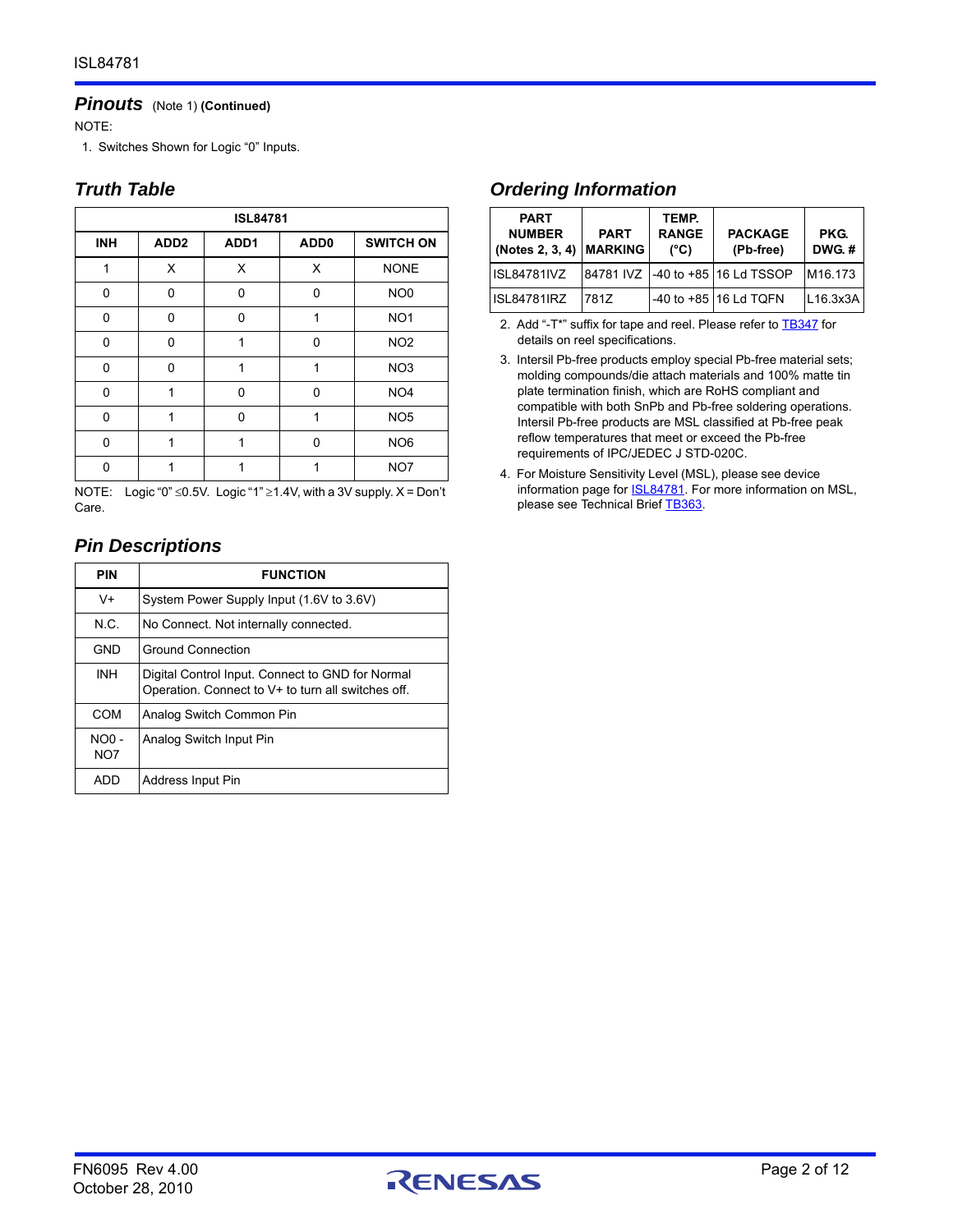#### Absolute Maximum Ratings **Thermal Information**

|                                          | Ther |
|------------------------------------------|------|
| <b>Input Voltages</b>                    | 16   |
|                                          | 16   |
| <b>Output Voltages</b>                   | Maxi |
|                                          | Maxi |
|                                          | Ph-F |
| Peak Current NO or COM                   | htt  |
| (Pulsed 1ms, 10% Duty Cycle, Max) ±500mA |      |
| <b>ESD Rating</b>                        | Opo  |
|                                          |      |
|                                          | Temı |
|                                          |      |

| Thermal Resistance (Typical, Note 6)                                     | $\theta$ <sub>JA</sub> (°C/W) |
|--------------------------------------------------------------------------|-------------------------------|
| 16 Ld TSSOP Package                                                      | 150                           |
| 16 Ld 3x3 Thin QFN Package                                               | - 75                          |
| Maximum Junction Temperature (Plastic Package) +150°C                    |                               |
| Maximum Storage Temperature Range $\ldots \ldots \ldots$ -65°C to +150°C |                               |
|                                                                          |                               |
| http://www.intersil.com/pbfree/Pb-FreeReflow.asp                         |                               |

#### **Operating Conditions**

| Temperature Range |  | -40 $^{\circ}$ C to +85 $^{\circ}$ C |
|-------------------|--|--------------------------------------|
|-------------------|--|--------------------------------------|

*CAUTION: Do not operate at or near the maximum ratings listed for extended periods of time. Exposure to such conditions may adversely impact product reliability and result in failures not covered by warranty.*

#### NOTES:

- <span id="page-2-1"></span>5. Signals on NO, COM, ADD, or INH exceeding V+ or GND are clamped by internal diodes. Limit forward diode current to maximum current ratings.
- <span id="page-2-0"></span>6.  $\theta_{JA}$  is measured with the component mounted on a high effective thermal conductivity test board in free air. See Tech Brief TB379 for details.

**Electrical Specifications - 3V Supply** Test Conditions: V<sub>SUPPLY</sub> = +2.[7](#page-3-2)V to +3.3V, GND = 0V, V<sub>INH</sub> = 1.4V, V<sub>INL</sub> = 0.5V (Note 7), Unless Otherwise Specified. **Boldface limits apply over the operating temperature range, -40°C to +85°C.**

|                                                                                         | <b>TEST CONDITIONS</b>                                                                                          |      | <b>MIN</b>               |                          | <b>MAX</b>               |              |  |
|-----------------------------------------------------------------------------------------|-----------------------------------------------------------------------------------------------------------------|------|--------------------------|--------------------------|--------------------------|--------------|--|
| <b>PARAMETER</b>                                                                        |                                                                                                                 |      | (Notes 8, 11)            | <b>TYP</b>               | (Notes 8, 11)            | <b>UNITS</b> |  |
| <b>ANALOG SWITCH CHARACTERISTICS</b>                                                    |                                                                                                                 |      |                          |                          |                          |              |  |
| Analog Signal Range, VANALOG                                                            |                                                                                                                 | Full | 0                        |                          | V+                       | V            |  |
| ON-resistance, r <sub>ON</sub>                                                          | $V_+$ = 2.7V, $I_{COM}$ = 100mA, $V_{NO}$ = 0V to V+,                                                           | 25   | $\overline{\phantom{0}}$ | 0.41                     | 0.75                     | Ω            |  |
|                                                                                         | (See Figure 5)                                                                                                  | Full | $\overline{a}$           |                          | 0.8                      | Ω            |  |
| r <sub>ON</sub> Matching Between Channels,                                              | $V_+$ = 2.7V, $I_{COM}$ = 100mA, $V_{NO}$ = Voltage at max                                                      | 25   | $\frac{1}{2}$            | 0.12                     | 0.2                      | Ω            |  |
| $\Delta r$ <sub>ON</sub>                                                                | $r_{ON}$ , (Note 9)                                                                                             | Full | $\overline{\phantom{a}}$ |                          | 0.2                      | Ω            |  |
| r <sub>ON</sub> Flatness, R <sub>FLAT(ON)</sub>                                         | $V_+$ = 2.7V, $I_{COM}$ = 100mA, $V_{NO}$ = 0V to V+,                                                           | 25   | $\overline{\phantom{a}}$ | 0.056                    | 0.15                     | Ω            |  |
|                                                                                         | (Note 10)                                                                                                       | Full | $\qquad \qquad -$        |                          | 0.15                     | Ω            |  |
| NO OFF Leakage Current, INO(OFF)                                                        | $V_+$ = 3.3V, V <sub>COM</sub> = 0.3V, 3V, V <sub>NO</sub> = 3V, 0.3V                                           | 25   | -4                       |                          | $\overline{4}$           | nA           |  |
|                                                                                         |                                                                                                                 | Full | -40                      | $\overline{\phantom{a}}$ | 40                       | nA           |  |
| COM ON Leakage Current,                                                                 | $V_+$ = 3.3V, $V_{\text{COM}}$ = $V_{\text{NO}}$ = 0.3V, 3V                                                     | 25   | $-15$                    |                          | 15                       | nA           |  |
| $ICOM(ON)$                                                                              |                                                                                                                 |      | $-70$                    |                          | 70                       | nA           |  |
| <b>DIGITAL INPUT CHARACTERISTICS</b>                                                    |                                                                                                                 |      |                          |                          |                          |              |  |
| Input Voltage High, VINH, VADDH                                                         |                                                                                                                 | Full | 1.4                      | $\overline{\phantom{a}}$ | $\overline{\phantom{a}}$ | $\vee$       |  |
| Input Voltage Low, VINL, VADDL                                                          |                                                                                                                 | Full |                          |                          | 0.5                      | V            |  |
| Input Current, I <sub>INH</sub> , I <sub>INL</sub> , I <sub>ADDH</sub> ,<br><b>ADDL</b> | $V_+$ = 3.6V, $V_{INH}$ = $V_{ADD}$ = 0V or V+ (Note 12)                                                        | Full | $-0.5$                   | ÷,                       | 0.5                      | μA           |  |
| <b>DYNAMIC CHARACTERISTICS</b>                                                          |                                                                                                                 |      |                          |                          |                          |              |  |
| Inhibit Turn-ON Time, $t_{ON}$                                                          | $V_+$ = 2.7V, $V_{NO}$ = 1.5V, R <sub>L</sub> = 50 $\Omega$ , C <sub>L</sub> = 35pF,                            | 25   | $\overline{\phantom{a}}$ | 16                       | 25                       | ns           |  |
|                                                                                         | (See Figure 1, Note 12)                                                                                         |      |                          |                          | 27                       | ns           |  |
| Inhibit Turn-OFF Time, tOFF                                                             | $V_+$ = 2.7V, $V_{NO}$ = 1.5V, R <sub>L</sub> = 50 $\Omega$ , C <sub>L</sub> = 35pF,<br>(See Figure 1, Note 12) | 25   | $\qquad \qquad -$        | 14                       | 23                       | ns           |  |
|                                                                                         |                                                                                                                 | Full | $\overline{\phantom{a}}$ |                          | 25                       | ns           |  |
| Address Transition Time, t <sub>TRANS</sub>                                             | $V_1 = 2.7V$ , $V_{NQ} = 1.5V$ , $R_1 = 50\Omega$ , $C_1 = 35pF$ ,                                              | 25   | $\overline{\phantom{a}}$ | 19                       | 28                       | ns           |  |
|                                                                                         | (See Figure 1, Note 12)                                                                                         | Full | $\centerdot$             |                          | 30                       | ns           |  |
| Break-Before-Make Time, tBBM                                                            | $V_1 = 3.3V$ , $V_{NQ} = 1.5V$ , R <sub>1</sub> = 50 $\Omega$ , C <sub>1</sub> = 35pF,                          | 25   | $\frac{1}{2}$            | 4                        | $\overline{\phantom{0}}$ | ns           |  |
|                                                                                         | (See Figure 3, Note 12)                                                                                         | Full | 1                        | $\overline{\phantom{a}}$ | $\overline{\phantom{a}}$ | ns           |  |
| Charge Injection, Q                                                                     | $C_1 = 1.0$ nF, V <sub>G</sub> = 0V, R <sub>G</sub> = 0 $\Omega$ , (See Figure 2)                               | 25   | $\overline{a}$           | $-39$                    | $\overline{a}$           | pC           |  |
| Input OFF Capacitance, COFF                                                             | f = 1MHz, $V_{NO}$ = $V_{COM}$ = 0V, (See Figure 6)                                                             | 25   | $\overline{a}$           | 65                       |                          | pF           |  |

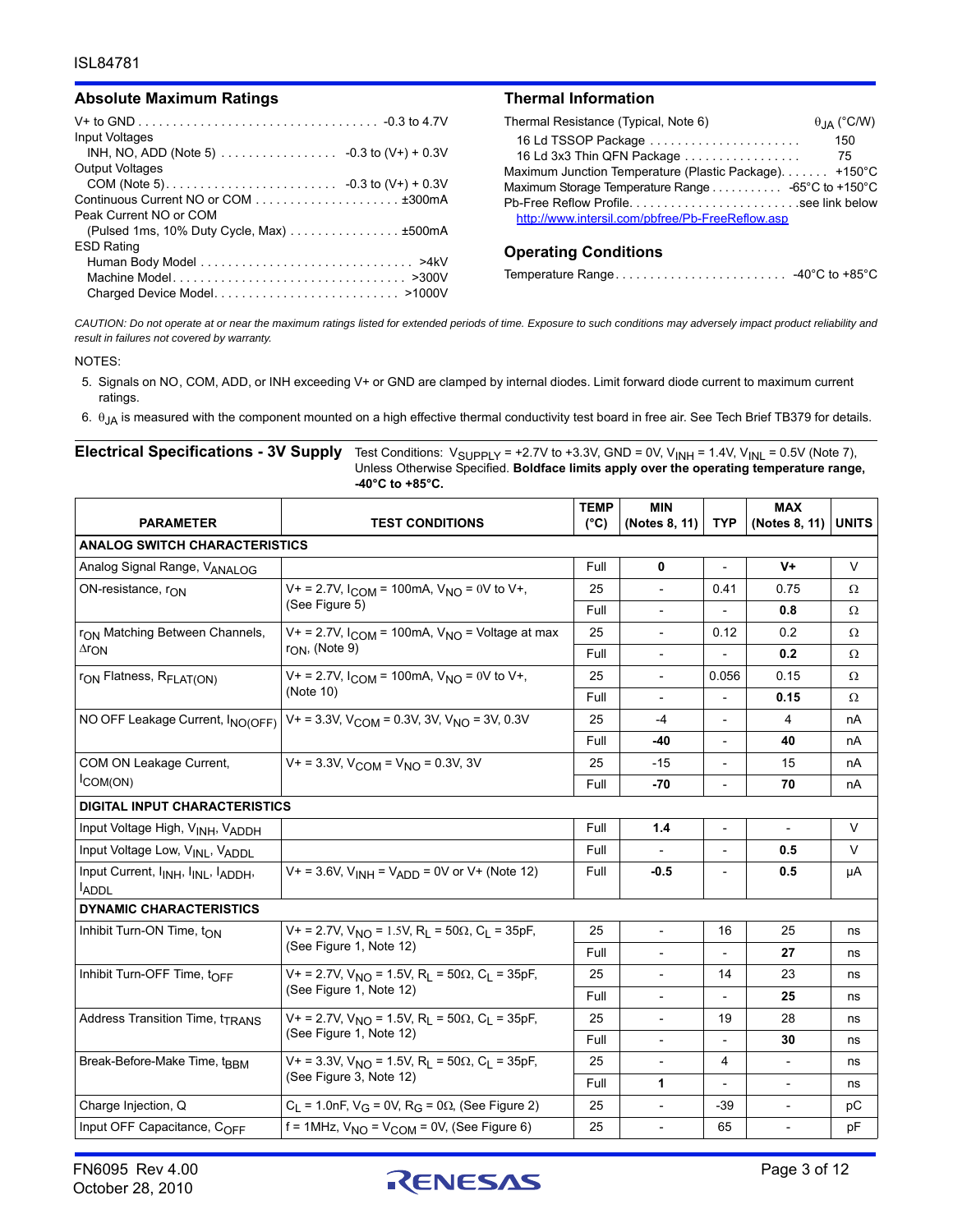**Electrical Specifications - 3V Supply** Test Conditions: V<sub>SUPPLY</sub> = +2.7V to +3.3V, GND = 0V, V<sub>INH</sub> = 1.4V, V<sub>INL</sub> = 0.5V (Note 7), Unless Otherwise Specified. **Boldface limits apply over the operating temperature range, -40°C to +85°C. (Continued)**

| <b>PARAMETER</b>                         | <b>TEST CONDITIONS</b>                                                  | <b>TEMP</b><br>′°C) | <b>MIN</b><br>(Notes 8, 11) | <b>TYP</b>               | <b>MAX</b><br>(Notes 8, 11) | <b>UNITS</b> |
|------------------------------------------|-------------------------------------------------------------------------|---------------------|-----------------------------|--------------------------|-----------------------------|--------------|
| COM OFF Capacitance, COFF                | f = 1MHz, $V_{NO}$ = $V_{COM}$ = 0V, (See Figure 6)                     |                     | $\overline{\phantom{0}}$    | 470                      |                             | pF           |
| COM ON Capacitance, C <sub>COM(ON)</sub> | $f = 1$ MHz, $V_{NO} = V_{COM} = 0V$ , (See Figure 6)                   | 25                  | $\overline{a}$              | 485                      | $\overline{\phantom{a}}$    | pF           |
| OFF-Isolation                            | $R_L$ = 50 $\Omega$ , C <sub>L</sub> = 35pF, f = 100kHz, (See Figure 4) | 25                  | $\overline{\phantom{0}}$    | 65                       | $\overline{\phantom{0}}$    | dB           |
| Total Harmonic Distortion (THD)          | f = 20Hz to 20kHz, 0.5V <sub>P-P</sub> , R <sub>I</sub> = 32 $\Omega$   |                     | $\overline{\phantom{a}}$    | 0.014                    | $\overline{\phantom{0}}$    | %            |
| <b>POWER SUPPLY CHARACTERISTICS</b>      |                                                                         |                     |                             |                          |                             |              |
| Power Supply Range                       |                                                                         | Full                | 1.6                         | $\overline{\phantom{0}}$ | 3.6                         | V            |
| Positive Supply Current, I+              | $V_+$ = 3.6V, $V_{INH}$ , $V_{ADD}$ = 0V or V+, Switch On or Off        | 25                  | $\overline{\phantom{0}}$    | $\overline{\phantom{0}}$ | 0.05                        | μA           |
|                                          |                                                                         | Full                |                             | $\overline{\phantom{a}}$ | 1.2                         | μA           |

NOTES:

- <span id="page-3-2"></span>7.  $V_{IN}$  = Input voltage to perform proper function.
- <span id="page-3-1"></span>8. The algebraic convention, whereby the most negative value is a minimum and the most positive a maximum, is used in this data sheet.
- <span id="page-3-3"></span>9.  $r_{ON}$  matching between channels is calculated by subtracting the channel with the highest max  $r_{ON}$  value from the channel with lowest max  $r_{ON}$ value.
- <span id="page-3-4"></span>10. Flatness is defined as the difference between maximum and minimum value of on-resistance over the specified analog signal range.
- <span id="page-3-0"></span>11. Parameters with MIN and/or MAX limits are 100% tested at +25°C, unless otherwise specified. Temperature limits established by characterization and are not production tested.
- <span id="page-3-5"></span>12. Limits established by characterization and are not production tested.

| $-40^{\circ}$ C to +85 $^{\circ}$ C.                                       |                                                                                                              |                              |                             |                          |                             |              |
|----------------------------------------------------------------------------|--------------------------------------------------------------------------------------------------------------|------------------------------|-----------------------------|--------------------------|-----------------------------|--------------|
| <b>PARAMETER</b>                                                           | <b>TEST CONDITIONS</b>                                                                                       | <b>TEMP</b><br>$(^{\circ}C)$ | <b>MIN</b><br>(Notes 8, 11) | <b>TYP</b>               | <b>MAX</b><br>(Notes 8, 11) | <b>UNITS</b> |
| <b>ANALOG SWITCH CHARACTERISTICS</b>                                       |                                                                                                              |                              |                             |                          |                             |              |
| Analog Signal Range, VANALOG                                               |                                                                                                              | Full                         | 0                           |                          | $V +$                       | $\vee$       |
| ON-resistance, r <sub>ON</sub>                                             | $V_+$ = 1.8V, $I_{COM}$ = 10.0mA, $V_{NO}$ = 1.0V,                                                           | 25                           | $\overline{a}$              | 0.55                     | 0.85                        | Ω            |
|                                                                            | (See Figure 5)                                                                                               | Full                         | $\blacksquare$              |                          | 0.9                         | Ω            |
| r <sub>ON</sub> Matching Between Channels,                                 | $V_+$ = 1.8V, $I_{\text{COM}}$ = 10.0mA, $V_{\text{NO}}$ = 1.0V,                                             | 25                           | $\overline{a}$              | 0.1                      | $\overline{\phantom{a}}$    | Ω            |
| $\Delta r_{\text{ON}}$                                                     | (See Figure 5)                                                                                               | Full                         | $\overline{\phantom{a}}$    | 0.13                     | $\blacksquare$              | Ω            |
| r <sub>ON</sub> Flatness, R <sub>FLAT(ON)</sub>                            | $V_+$ = 1.8V, $I_{COM}$ = 10.0mA, $V_{NO}$ = 0V, 0.9V, 1.6V,                                                 | 25                           | $\overline{a}$              | 0.14                     | $\overline{\phantom{0}}$    | Ω            |
|                                                                            | (See Figure 5)                                                                                               |                              | $\blacksquare$              | 0.16                     | $\overline{\phantom{a}}$    | Ω            |
| <b>DIGITAL INPUT CHARACTERISTICS</b>                                       |                                                                                                              |                              |                             |                          |                             |              |
| Input Voltage High, VINH, VADDH                                            |                                                                                                              | Full                         | 1                           | $\overline{\phantom{a}}$ | $\overline{\phantom{a}}$    | $\vee$       |
| Input Voltage Low, VINL, VADDL                                             |                                                                                                              | Full                         |                             | $\overline{\phantom{a}}$ | 0.4                         | $\vee$       |
| Input Current, I <sub>INH</sub> , I <sub>INL</sub> , IADDH,<br><b>ADDL</b> | $V_+$ = 1.8V, $V_{INH}$ , $V_{ADD}$ = 0V or V+ (Note 12)                                                     | Full                         | $-0.5$                      | $\overline{\phantom{a}}$ | 0.5                         | μA           |
| <b>DYNAMIC CHARACTERISTICS</b>                                             |                                                                                                              |                              |                             |                          |                             |              |
| Inhibit Turn-ON Time, $t_{ON}$                                             | V+ = 1.8V, $V_{NO}$ = 1.0V, R <sub>1</sub> = 50 $\Omega$ , C <sub>1</sub> = 35pF,<br>(See Figure 1, Note 12) | 25                           | $\overline{a}$              | 24                       | 33                          | ns           |
|                                                                            |                                                                                                              | Full                         |                             |                          | 35                          | ns           |
| Inhibit Turn-OFF Time, tOFF                                                | V+ = 1.8V, $V_{NO}$ = 1.0V, R <sub>L</sub> = 50 $\Omega$ , C <sub>L</sub> = 35pF,                            | 25                           | $\overline{a}$              | 16                       | 25                          | ns           |
|                                                                            | (See Figure 1, Note 12)                                                                                      | Full                         | $\blacksquare$              |                          | 27                          | ns           |
| Address Transition Time, t <sub>TRANS</sub>                                | $V_1 = 1.8V$ , $V_{NQ} = 1.0V$ , R <sub>1</sub> = 50 $\Omega$ , C <sub>1</sub> = 35pF,                       | 25                           | $\overline{a}$              | 25                       | 34                          | ns           |
|                                                                            | (See Figure 1, Note 12)                                                                                      | Full                         |                             |                          | 36                          | ns           |
| Break-Before-Make Time, tBBM                                               | V+ = 1.8V, $V_{NO}$ = 1.0V, R <sub>1</sub> = 50 $\Omega$ , C <sub>1</sub> = 35pF,<br>(See Figure 3, Note 12) | 25                           | $\overline{a}$              | 9                        | $\overline{\phantom{a}}$    | ns           |
| Charge Injection, Q                                                        | $C_1 = 1.0$ nF, V <sub>G</sub> = 0V, R <sub>G</sub> = 0 $\Omega$ , (See Figure 2)                            | 25                           |                             | $-20$                    |                             | pC           |

**Electrical Specifications: 1.8V Supply** Test Conditions:  $V+ = +1.8V$ , GND = 0V,  $V_{INH}$  = 1V,  $V_{INL}$  = 0.4V (Note [7\)](#page-3-2), Unless Otherwise Specified. **Boldface limits apply over the operating temperature range, -40°C to +85°C.**

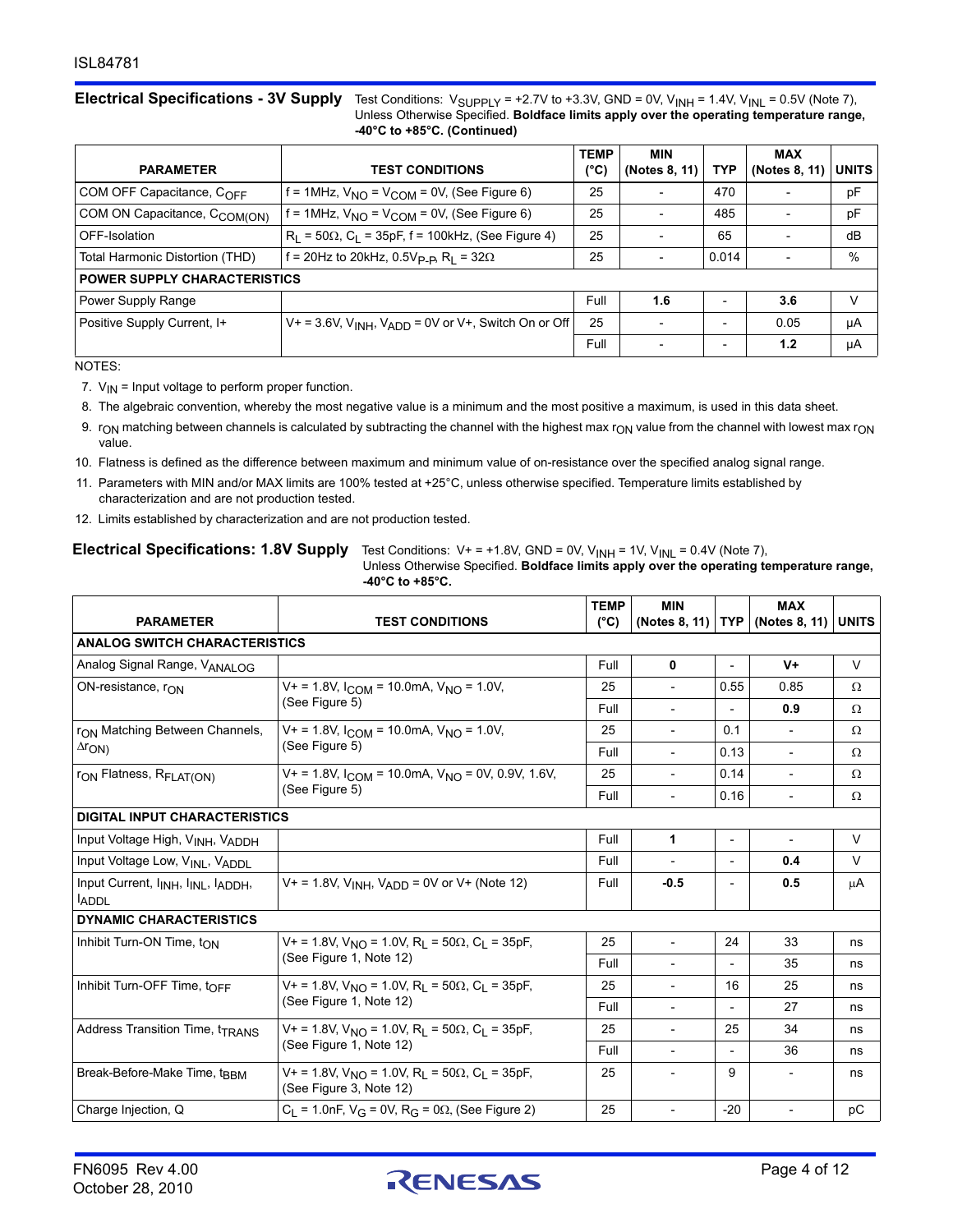## *Test Circuits and Waveforms*



Logic input waveform is inverted for switches that have the opposite logic sense.

#### FIGURE 1A. INHIBIT t<sub>ON</sub>/t<sub>OFF</sub> MEASUREMENT POINTS



Logic input waveform is inverted for switches that have the opposite logic sense.

#### <span id="page-4-0"></span>**FIGURE 1C. ADDRESS**  $t_{\text{TRANS}}$  **MEASUREMENT POINTS**



Repeat test for other switches.  $C_L$  includes fixture and stray capacitance.

$$
V_{OUT} = V_{NOX} \frac{R_L}{R_L + r_{ON}}
$$

#### **FIGURE 1B. INHIBIT tON/tOFF TEST CIRCUIT**



Repeat test for other switches.  $C_L$  includes fixture and stray capacitance. RL

$$
V_{\text{OUT}} = V_{\text{NOX}} \frac{R_{\text{L}}}{R_{\text{L}} + r_{\text{ON}}}
$$

**FIGURE 1D. ADDRESS t<sub>TRANS</sub> TEST CIRCUIT** 





<span id="page-4-1"></span>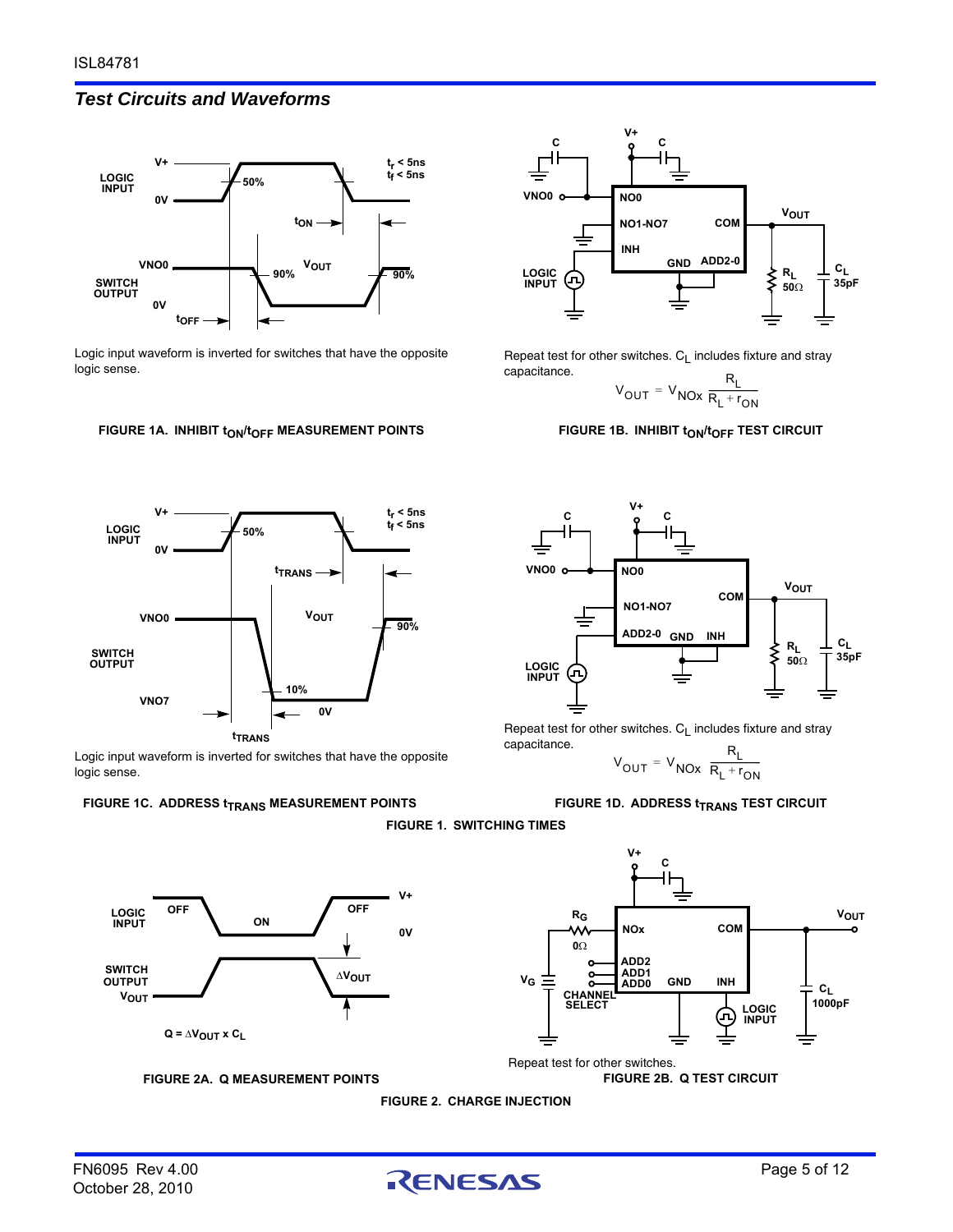



**FIGURE 3A. tBBM MEASUREMENT POINTS** 



Repeat test for other switches.  $C_L$  includes fixture and stray capacitance.

**FIGURE 3B. tBBM TEST CIRCUIT** 



<span id="page-5-1"></span>

Off-Isolation is measured between COM and "Off" NO terminal on each switch.

<span id="page-5-3"></span>Signal direction through switch is reversed and worst case values are recorded.

#### FIGURE 4. OFF-ISOLATION TEST CIRCUIT **FIGURE 5. row TEST CIRCUIT**



<span id="page-5-0"></span>



**FIGURE 6. CAPACITANCE TEST CIRCUIT**

<span id="page-5-2"></span>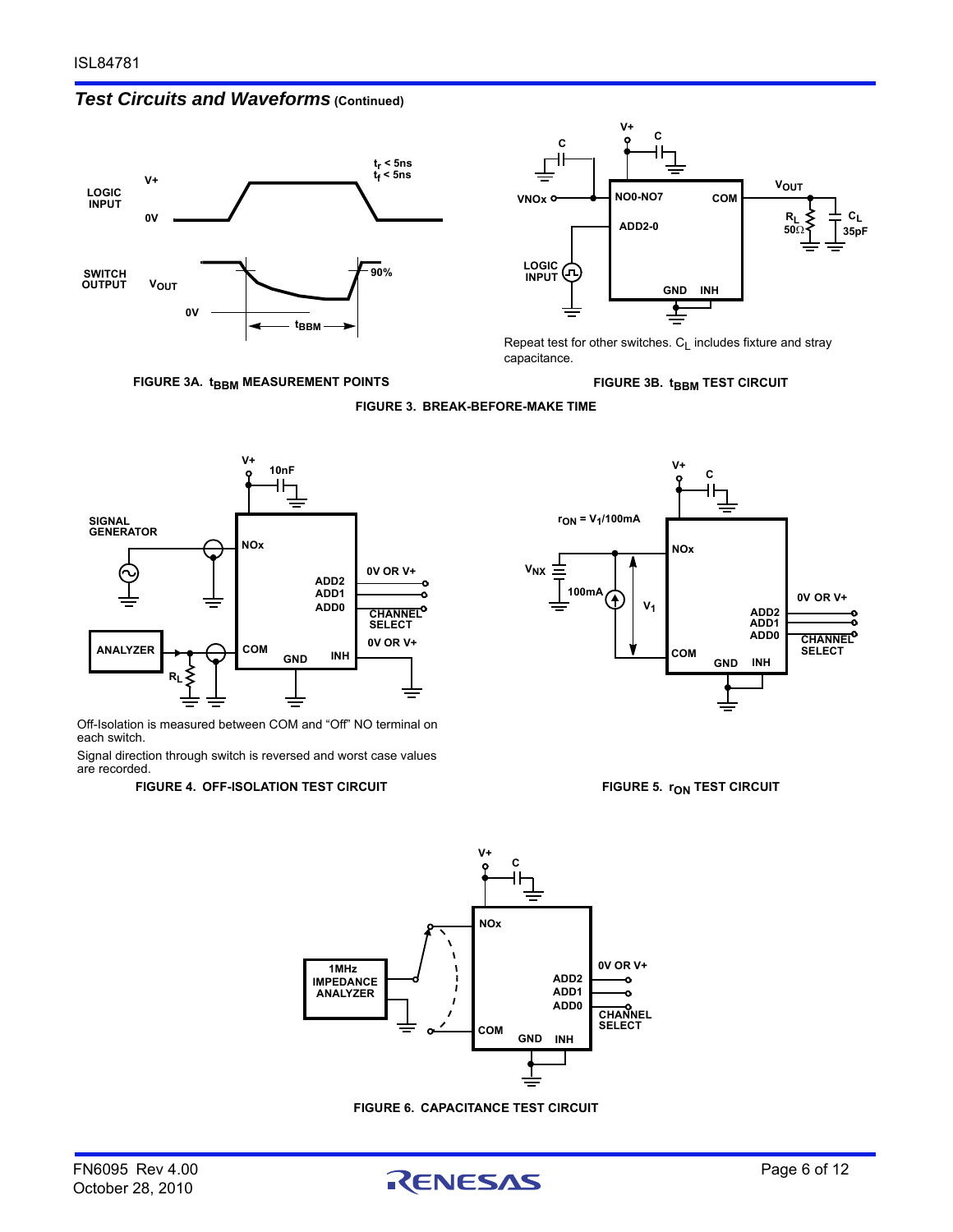# *Detailed Description*

The ISL84781 analog multiplexer offers precise switching capability from a single 1.6V to 3.6V supply with ultra low ON-resistance (0.41 $\Omega$ ) and high speed operation  $(t<sub>ON</sub> = 16ns, t<sub>OFF</sub> = 13ns)$  with +3V supply. The device is especially well-suited for portable battery powered equipment thanks to the low operating supply voltage (1.6V), low power consumption (0.2µW), and low leakage currents (70nA max). High frequency applications also benefit from the wide bandwidth, and the very high off isolation and crosstalk rejection.

### *Supply Sequencing and Overvoltage Protection*

With any CMOS device, proper power supply sequencing is required to protect the device from excessive input currents which might permanently damage the IC. All I/O pins contain ESD protection diodes from the pin to V+ and to GND (See Figure [7](#page-6-0)). To prevent forward biasing these diodes, V+ must be applied before any input signals, and the input signal voltages must remain between V+ and GND. If these conditions cannot be guaranteed, then one of the following two protection methods should be employed.

Logic inputs can easily be protected by adding a  $1k\Omega$ resistor in series with the input (see Figure [7](#page-6-0)). The resistor limits the input current below the threshold that produces permanent damage, and the sub-microamp input current produces an insignificant voltage drop during normal operation.

This method is not applicable for the signal path inputs. Adding a series resistor to the switch input defeats the purpose of using a low  $r_{ON}$  switch, so two small signal diodes can be added in series with the supply pins to provide overvoltage protection for all pins (see Figure [7](#page-6-0)). These additional diodes limit the analog signal from 1V below V+ to 1V above GND. The low leakage current performance is unaffected by this approach, but the switch signal range is reduced and the resistance may increase, especially at low supply voltages.



<span id="page-6-0"></span>**FIGURE 7. OVERVOLTAGE PROTECTION**

#### *Power-Supply Considerations*

The ISL84781 construction is typical of most single supply CMOS analog multiplexers, in that it has two supply pins: V+ and GND. V+ and GND drive the internal CMOS switches and set its analog voltage limits. Unlike switches with a 4V maximum supply voltage, the ISL84781 4.7V maximum supply voltage provides plenty of room for the 10% tolerance of 3.6V supplies, as well as room for overshoot and noise spikes.

The minimum recommended supply voltage is 1.6V but the part will operate with a supply below 1.5V. It is important to note that the input signal range, switching times, and ON-resistance degrade at lower supply voltages. Refer to the electrical specification tables and "Typical Performance Curves" beginning on [page 8](#page-7-0) for details.

V+ and GND power the internal logic and level shifters. The level shifters convert the logic levels to switched V+ and GND signals to drive the analog switch gate terminals.

These multiplexers cannot be operated with bipolar supplies, because the input switching point becomes negative in this configuration.

#### *Logic-Level Thresholds*

This device is 1.8V CMOS compatible (0.5V and 1.4V) over a supply range of 2.0V to 3.6V (See Figure [12\)](#page-8-0). At 3.6V the  $V<sub>IH</sub>$  level is about 1.27V. This is still below the 1.8V CMOS guaranteed high output minimum level of 1.4V, but noise margin is reduced.

The digital input stages draw supply current whenever the digital input voltage is not at one of the supply rails. Driving the digital input signals from GND to V+ with a fast transition time minimizes power dissipation.

#### *High-Frequency Performance*

In  $50\Omega$  systems, signal response is reasonably flat even past 10MHz with a -3dB bandwidth of 52MHz (See Figure [16](#page-8-1)). The frequency response is very consistent over a wide V+ range, and for varying analog signal levels.

An OFF switch acts like a capacitor and passes higher frequencies with less attenuation, resulting in signal feed through from a switch's input to its output. Off-Isolation is the resistance to this feed-through. Figure [17](#page-8-2) details the high Off Isolation provided by these devices. At 100kHz, Off Isolation is about 65dB in 50 $\Omega$  systems, decreasing approximately 20dB per decade as frequency increases. Higher load impedances decrease Off Isolation due to the voltage divider action of the switch OFF impedance and the load impedance.

#### *Leakage Considerations*

Reverse ESD protection diodes are internally connected between each analog-signal pin and both V+ and GND. One of these diodes conducts if any analog signal exceeds V+ or GND.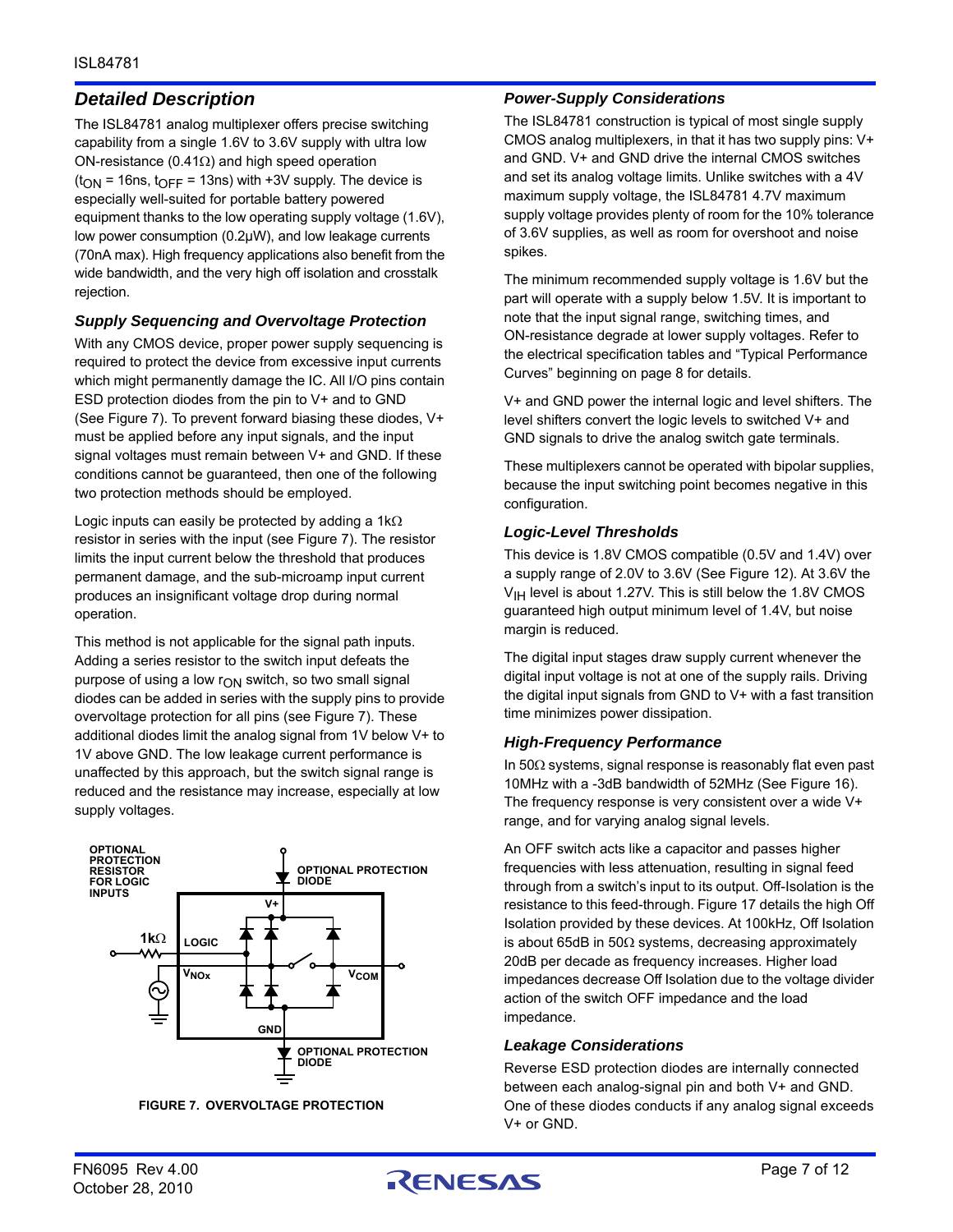#### ISL84781

Virtually all the analog leakage current comes from the ESD diodes to V+ or GND. Although the ESD diodes on a given signal pin are identical and therefore fairly well balanced, they are reverse biased differently. Each is biased by either V+ or GND and the analog signal. This means their leakages will vary as the signal varies. The difference in the two diode leakages to the V+ and GND pins constitutes the analogsignal-path leakage current. All analog leakage current flows between each pin and one of the supply terminals, not to the other switch terminal. This is why both sides of a given switch can show leakage currents of the same or opposite polarity. There is no connection between the analog signal paths and V+ or GND.



**0 0.5 1.0 1.5 2.0**

 $V_{COM} (V)$ 

#### <span id="page-7-0"></span>**Typical Performance Curves**  $T_A$  = +25°C, Unless Otherwise Specified



**VCOM (V)**

**+25°C**

**-40°C**

**+85°C**

**V+ = 3V ICOM = 100mA**



**0.30 0.35 0.40 0.45**



**FIGURE 10. ON-RESISTANCE vs SWITCH VOLTAGE FIGURE 11. CHARGE INJECTION vs SWITCH VOLTAGE**

**-40°C**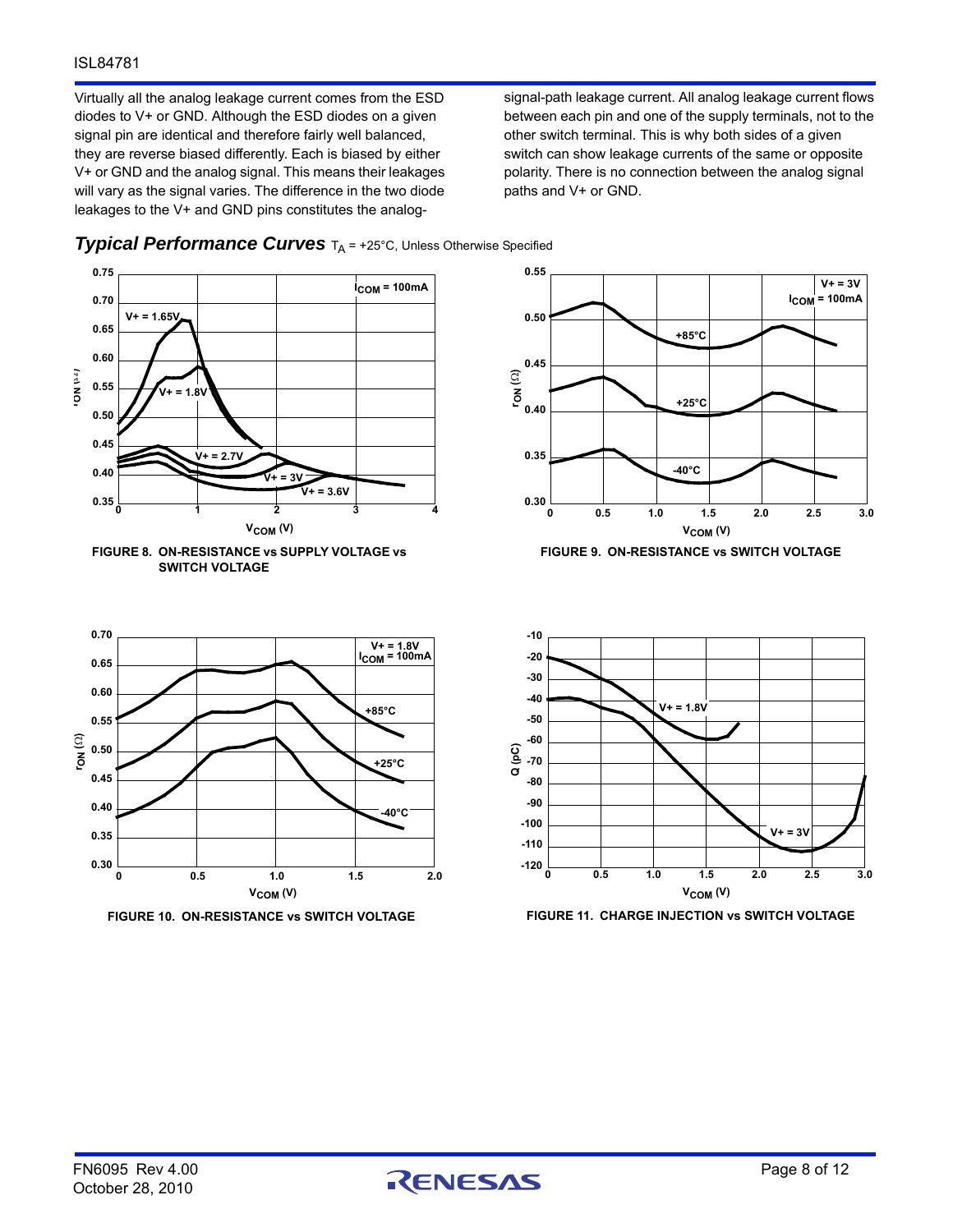# **Typical Performance Curves**  $T_A$  = +25°C, Unless Otherwise Specified (Continued)



<span id="page-8-0"></span>**FIGURE 12. DIGITAL SWITCHING POINT vs SUPPLY VOLTAGE FIGURE 13. ADDRESS TRANS TIME vs SUPPLY VOLTAGE**





# <span id="page-8-1"></span>*Die Characteristics*

#### **SUBSTRATE POTENTIAL (POWERED UP):**

GND (QFN Paddle Connection: To Ground or Float)







#### <span id="page-8-2"></span>**TRANSISTOR COUNT:**

228

#### **PROCESS:**

Submicron CMOS

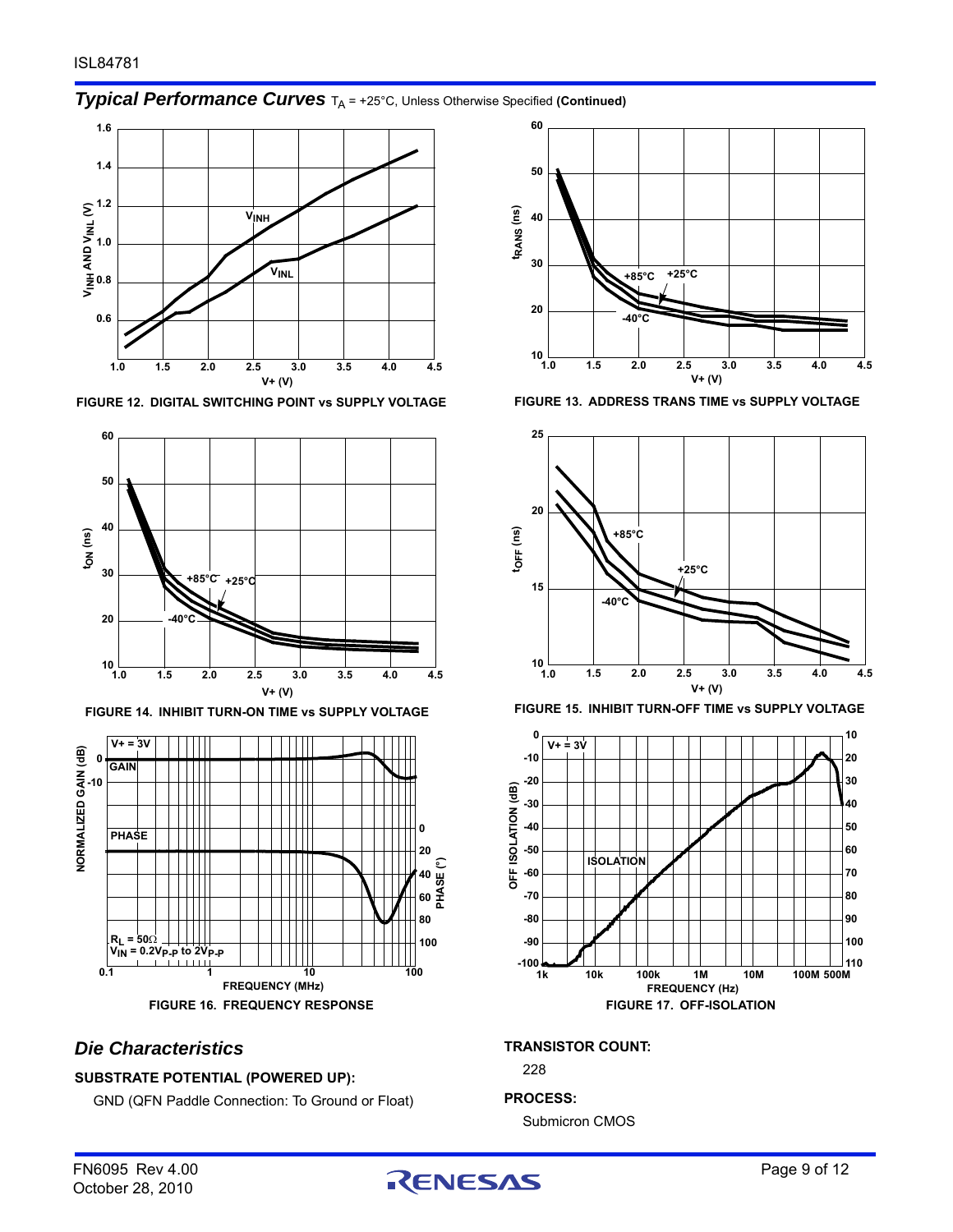© Copyright Intersil Americas LLC 2004-2010. All Rights Reserved. All trademarks and registered trademarks are the property of their respective owners.

For additional products, see [www.intersil.com/en/products.html](http://www.intersil.com/en/products.html?utm_source=Intersil&utm_medium=datasheet&utm_campaign=disclaimer-ds-footer)

[Intersil products are manufactured, assembled and tested utilizing ISO9001 quality systems as noted](http://www.intersil.com/en/products.html?utm_source=Intersil&utm_medium=datasheet&utm_campaign=disclaimer-ds-footer) in the quality certifications found at [www.intersil.com/en/support/qualandreliability.html](http://www.intersil.com/en/support/qualandreliability.html?utm_source=Intersil&utm_medium=datasheet&utm_campaign=disclaimer-ds-footer)

*Intersil products are sold by description only. Intersil may modify the circuit design and/or specifications of products at any time without notice, provided that such modification does not, in Intersil's sole judgment, affect the form, fit or function of the product. Accordingly, the reader is cautioned to verify that datasheets are current before placing orders. Information furnished by Intersil is believed to be accurate and reliable. However, no responsibility is assumed by Intersil or its subsidiaries for its use; nor for any infringements of patents or other rights of third parties which may result from its use. No license is granted by implication or otherwise under any patent or patent rights of Intersil or its subsidiaries.*

For information regarding Intersil Corporation and its products, see [www.intersil.com](http://www.intersil.com?utm_source=intersil&utm_medium=datasheet&utm_campaign=disclaimer-ds-footer)

October 28, 2010

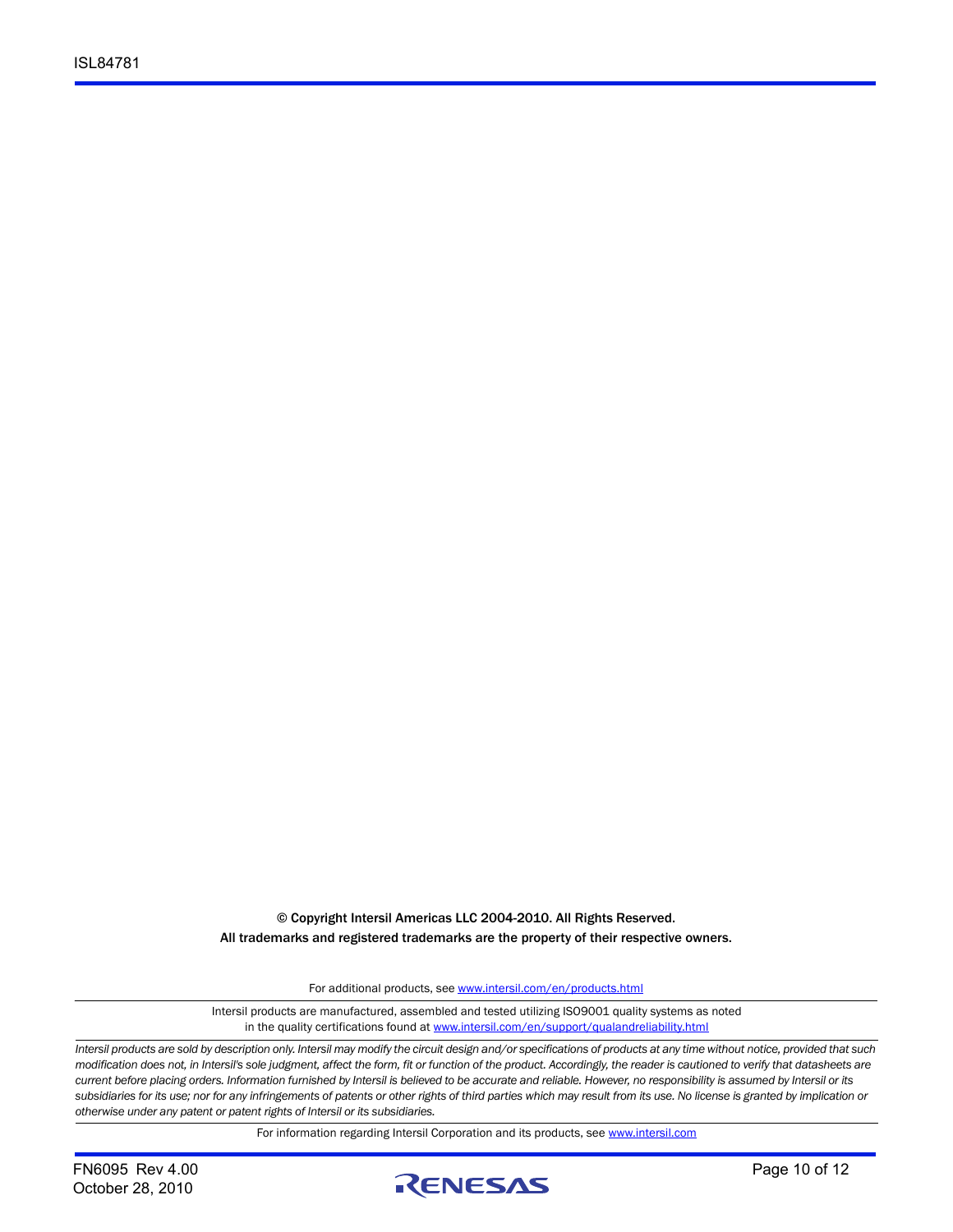# **Package Outline Drawing**

#### **M16.173**

**16 LEAD THIN SHRINK SMALL OUTLINE PACKAGE (TSSOP) Rev 2, 5/10**













**NOTES:**

- **Dimension does not include mold flash, protrusions or gate burrs. 1. Mold flash, protrusions or gate burrs shall not exceed 0.15 per side.**
- **Dimension does not include interlead flash or protrusion. Interlead 2. flash or protrusion shall not exceed 0.25 per side.**
- **Dimensions are measured at datum plane H. 3.**
- **Dimensioning and tolerancing per ASME Y14.5M-1994. 4.**
- **Dimension does not include dambar protrusion. Allowable protrusion 5. shall be 0.08mm total in excess of dimension at maximum material condition. Minimum space between protrusion and adjacent lead is 0.07mm.**
- **Dimension in ( ) are for reference only. 6.**
- **Conforms to JEDEC MO-153. 7.**